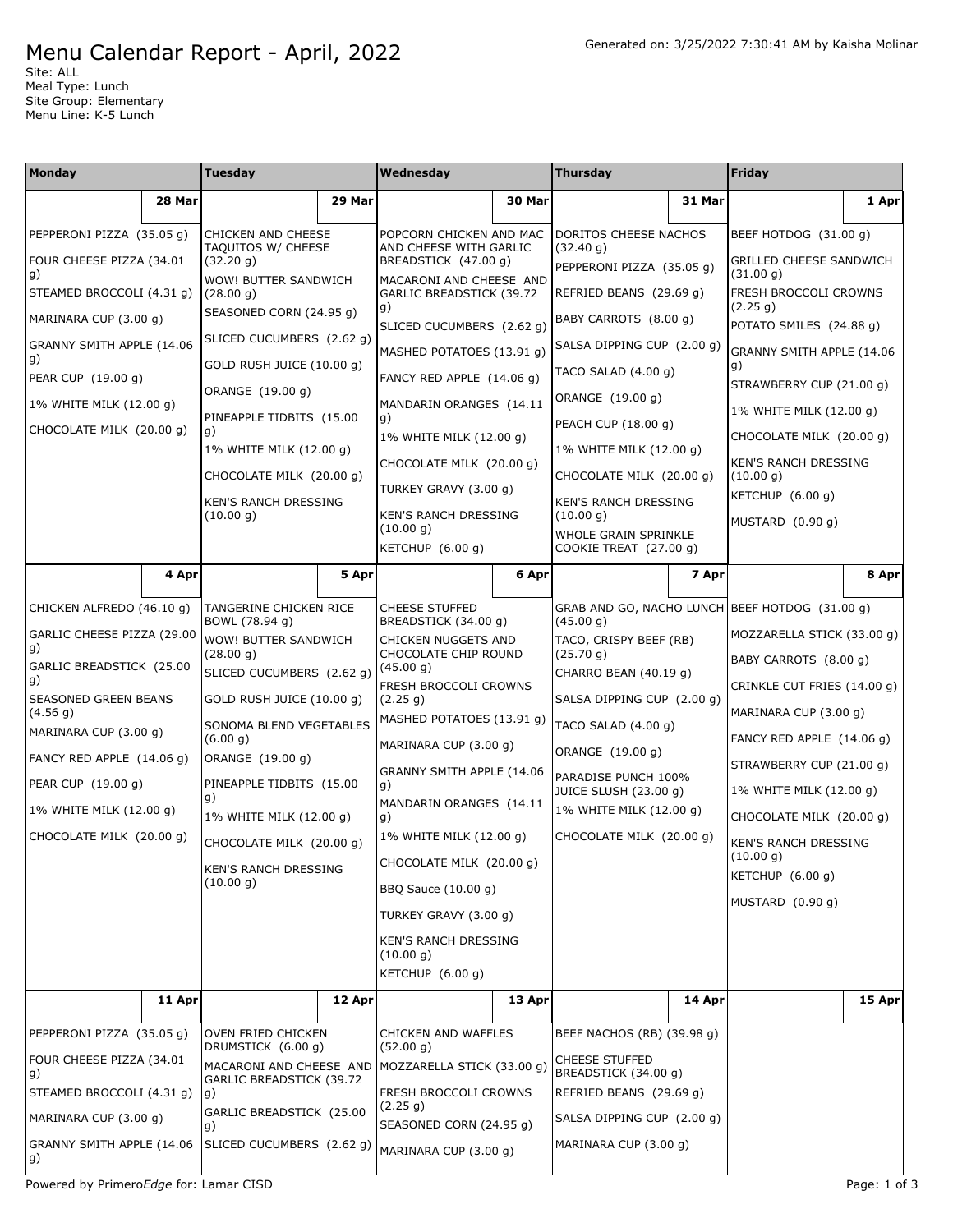## Menu Calendar Report - April, 2022

Site: ALL Meal Type: Lunch Site Group: Elementary Menu Line: K-5 Lunch

|                                 | 11 Apr |                                                 | 12 Apr             |                                                          | 13 Apr |                                                                   | 14 Apr |                                                       |        |
|---------------------------------|--------|-------------------------------------------------|--------------------|----------------------------------------------------------|--------|-------------------------------------------------------------------|--------|-------------------------------------------------------|--------|
| PEAR CUP (19.00 g)              |        | GOLD RUSH JUICE (10.00 g)                       |                    | FANCY RED APPLE (14.06 g)                                |        | ORANGE (19.00 g)                                                  |        |                                                       |        |
| 1% WHITE MILK (12.00 g)         |        | <b>BABY BAKERS POTATOES</b>                     |                    | MANDARIN ORANGES (14.11                                  |        | PEACH CUP (18.00 g)                                               |        |                                                       |        |
| CHOCOLATE MILK (20.00 g)        |        | (17.00 g)<br>ORANGE (19.00 g)                   |                    | g)<br>1% WHITE MILK (12.00 g)                            |        | 1% WHITE MILK (12.00 g)                                           |        |                                                       |        |
|                                 |        | PINEAPPLE TIDBITS (15.00                        |                    | CHOCOLATE MILK (20.00 g)                                 |        | CHOCOLATE MILK (20.00 g)                                          |        |                                                       |        |
|                                 |        | g)<br>1% WHITE MILK (12.00 g)                   |                    | BBQ Sauce (10.00 g)                                      |        | WHOLE GRAIN SPRINKLE<br>COOKIE TREAT (27.00 g)                    |        |                                                       |        |
|                                 |        | CHOCOLATE MILK (20.00 g)                        |                    | KEN'S RANCH DRESSING<br>(10.00 g)                        |        |                                                                   |        |                                                       |        |
|                                 |        | KEN'S RANCH DRESSING                            |                    | KETCHUP (6.00 g)                                         |        |                                                                   |        |                                                       |        |
|                                 |        | (10.00 g)<br>KETCHUP $(6.00 g)$                 |                    | SYRUP (31.00 g)                                          |        |                                                                   |        |                                                       |        |
|                                 | 18 Apr |                                                 | 19 Apr             |                                                          | 20 Apr |                                                                   | 21 Apr |                                                       | 22 Apr |
|                                 |        | <b>GENERAL TSO CHICKEN</b>                      |                    | <b>CHEESE STUFFED</b>                                    |        | CHICKEN, CORNDOG (30.00 g)                                        |        | MOZZARELLA STICK (33.00 g)                            |        |
|                                 |        | W/RICE AND FORTUNE<br>COOKIES (77.91 g)         |                    | BREADSTICK (34.00 g)<br>CHICKEN AND WAFFLES              |        | GRILLED CHEESE SANDWICH                                           |        | CRISPY CHICKEN SANDWICH                               |        |
|                                 |        | WOW! BUTTER SANDWICH<br>(28.00 g)               |                    | (53.00 g)<br>FRESH BROCCOLI CROWNS                       |        | (31.00 g)<br>BAKED BEANS (27.86 g)                                |        | (47.00 g)<br>CRINKLE CUT FRIES (14.00 g)              |        |
|                                 |        | SLICED CUCUMBERS (2.62 g)                       |                    | (2.25 g)                                                 |        | BABY CARROTS (8.00 g)                                             |        | SANDWICH SALAD (3.43 g)                               |        |
|                                 |        | GOLD RUSH JUICE (10.00 g)                       |                    | MASHED POTATOES (13.91 g)                                |        | ORANGE (19.00 g)                                                  |        | MARINARA CUP (3.00 g)                                 |        |
|                                 |        | SONOMA BLEND VEGETABLES<br>(6.00 g)             |                    | MARINARA CUP (3.00 g)<br>GRANNY SMITH APPLE (14.06<br>g) |        | PARADISE PUNCH 100%                                               |        | FANCY RED APPLE (14.06 g)<br>STRAWBERRY CUP (21.00 g) |        |
|                                 |        | ORANGE (19.00 g)                                |                    |                                                          |        | JUICE SLUSH (23.00 g)<br>1% WHITE MILK (12.00 g)                  |        |                                                       |        |
|                                 |        | PINEAPPLE TIDBITS (15.00<br>g)                  |                    | MANDARIN ORANGES (14.11<br>g)                            |        | CHOCOLATE MILK (20.00 g)                                          |        | 1% WHITE MILK (12.00 g)                               |        |
|                                 |        | 1% WHITE MILK (12.00 g)                         |                    | 1% WHITE MILK (12.00 g)                                  |        | KEN'S RANCH DRESSING                                              |        | CHOCOLATE MILK (20.00 g)                              |        |
|                                 |        | CHOCOLATE MILK (20.00 g)                        |                    | CHOCOLATE MILK (20.00 g)                                 |        | (10.00 g)<br>KETCHUP $(6.00 g)$<br>MUSTARD (0.90 g)               |        | KETCHUP $(6.00 g)$                                    |        |
|                                 |        | <b>KEN'S RANCH DRESSING</b>                     |                    | TURKEY GRAVY (3.00 g)                                    |        |                                                                   |        | MAYONNAISE (1.00 g)                                   |        |
|                                 |        | (10.00 g)                                       |                    | KEN'S RANCH DRESSING<br>(10.00 g)                        |        |                                                                   |        | MUSTARD (0.90 g)                                      |        |
|                                 |        |                                                 | KETCHUP $(6.00 g)$ |                                                          |        |                                                                   |        |                                                       |        |
|                                 |        |                                                 |                    | SYRUP (31.00 g)                                          |        |                                                                   |        |                                                       |        |
|                                 | 25 Apr |                                                 | $26$ Apr           |                                                          | 27 Apr |                                                                   | 28 Apr |                                                       | 29 Apr |
| PEPPERONI PIZZA (35.05 g)       |        | <b>CHICKEN AND CHEESE</b><br>TAQUITOS W/ CHEESE |                    | POPCORN CHICKEN AND MAC<br>AND CHEESE WITH GARLIC        |        | DORITOS CHEESE NACHOS<br>(32.40 g)                                |        | BEEF HOTDOG (31.00 g)                                 |        |
| FOUR CHEESE PIZZA (34.01        |        | (32.20 g)                                       |                    | BREADSTICK (47.00 g)                                     |        | GRILLED CHEESE SANDWICH<br>PEPPERONI PIZZA (35.05 g)<br>(31.00 g) |        |                                                       |        |
| g)<br>STEAMED BROCCOLI (4.31 g) |        | WOW! BUTTER SANDWICH<br>(28.00 g)               |                    | MACARONI AND CHEESE AND<br>GARLIC BREADSTICK (39.72      |        | REFRIED BEANS (29.69 g)                                           |        | FRESH BROCCOLI CROWNS                                 |        |
| MARINARA CUP (3.00 g)           |        | SEASONED CORN (24.95 g)                         |                    | g)<br>SLICED CUCUMBERS (2.62 g)                          |        | BABY CARROTS (8.00 g)                                             |        | (2.25 g)<br>POTATO SMILES (24.88 g)                   |        |
| GRANNY SMITH APPLE (14.06       |        | SLICED CUCUMBERS (2.62 g)                       |                    | MASHED POTATOES (13.91 g)                                |        | SALSA DIPPING CUP (2.00 g)                                        |        | GRANNY SMITH APPLE (14.06                             |        |
| g)<br>PEAR CUP (19.00 g)        |        | GOLD RUSH JUICE (10.00 g)                       |                    | FANCY RED APPLE (14.06 g)                                |        | TACO SALAD $(4.00 g)$                                             |        | g)<br>STRAWBERRY CUP (21.00 g)                        |        |
| 1% WHITE MILK (12.00 g)         |        | ORANGE (19.00 g)                                |                    | MANDARIN ORANGES (14.11                                  |        | ORANGE (19.00 g)                                                  |        | 1% WHITE MILK (12.00 g)                               |        |
| CHOCOLATE MILK (20.00 g)        |        | PINEAPPLE TIDBITS (15.00<br>g)                  |                    | g)<br>1% WHITE MILK (12.00 g)                            |        | PEACH CUP (18.00 g)                                               |        | CHOCOLATE MILK (20.00 g)                              |        |
|                                 |        | 1% WHITE MILK (12.00 g)                         |                    | CHOCOLATE MILK (20.00 g)                                 |        | 1% WHITE MILK (12.00 g)                                           |        | KEN'S RANCH DRESSING                                  |        |
|                                 |        | CHOCOLATE MILK (20.00 g)                        |                    | TURKEY GRAVY (3.00 g)                                    |        | CHOCOLATE MILK (20.00 g)                                          |        | (10.00 g)<br>KETCHUP (6.00 g)                         |        |
|                                 |        | <b>KEN'S RANCH DRESSING</b><br>(10.00 g)        |                    | KEN'S RANCH DRESSING<br>(10.00 g)                        |        | <b>KEN'S RANCH DRESSING</b><br>(10.00 g)                          |        | MUSTARD $(0.90 g)$                                    |        |

 $\overline{\phantom{a}}$